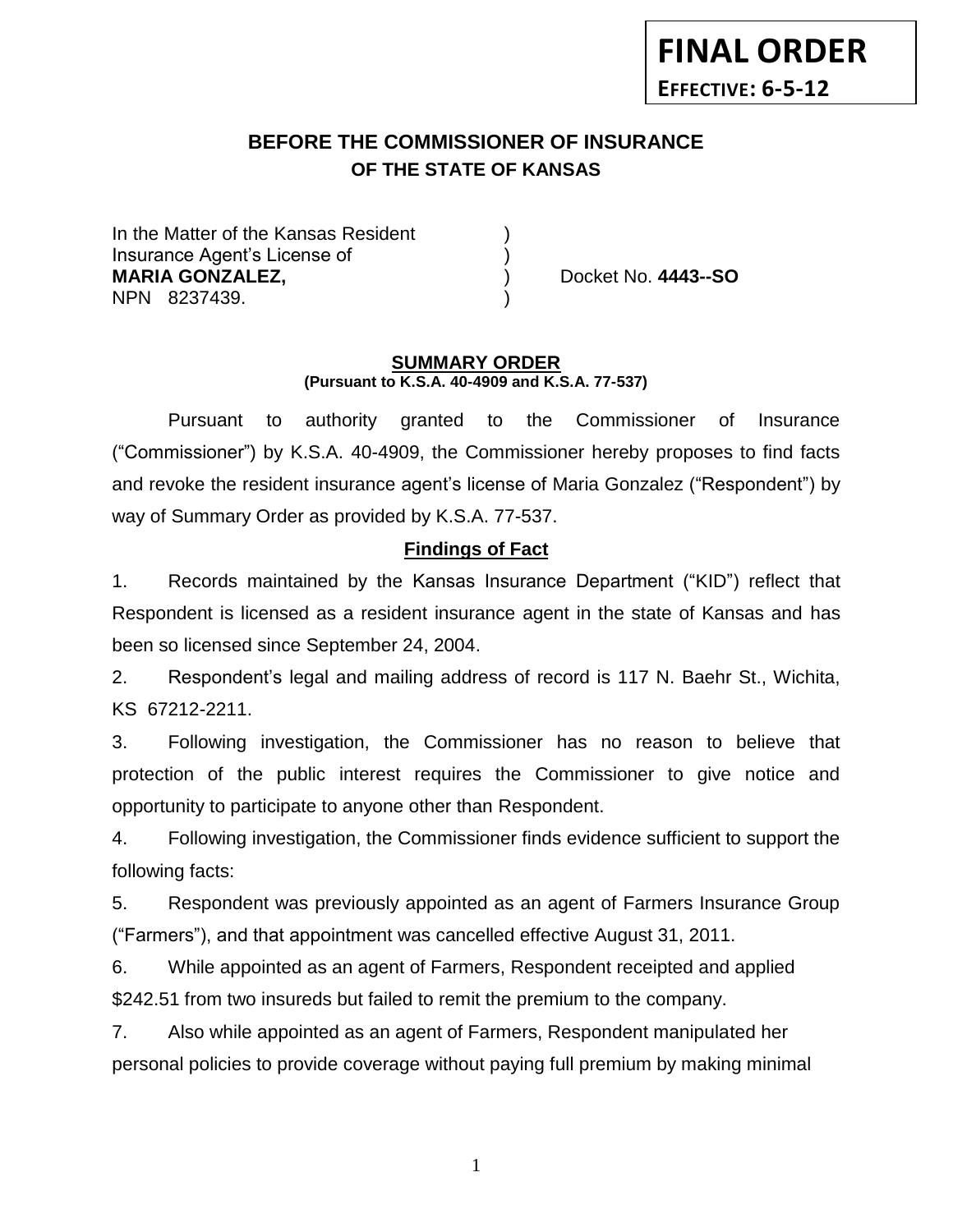payments, making policy changes to postpone cancellation dates, and writing new policies with no premium paid.

8. Respondent admitted to Farmers that she owed the company \$1,090.46 in outstanding earned premium from February 2010 through March 2011 on her own policies, four auto policies and a business policy, but claimed she was unable to pay the amount due.

9. By letter dated April 24, 2012, and mailed to Respondent's address of record, counsel for KID invited Respondent to reply if she disputed the foregoing facts.

10. To date, Respondent has not replied, and the letter has not been returned.

11. Thus, the facts are deemed undisputed.

## **Applicable Law**

12. K.S.A. 40-4909(a) provides, in relevant part:

"The commissioner may deny, suspend, revoke or refuse renewal of any license issued under this act if the commissioner finds that the applicant or license holder has . . .

(4) Improperly withheld, misappropriated or converted any moneys or properties received in the course of doing insurance business. . . .

(8) Used any fraudulent, coercive, or dishonest practice, or demonstrated any incompetence, untrustworthiness, or financial irresponsibility in the conduct of business in this state or elsewhere. . . ." K.S.A. 2010 Supp. 40- 4909(a).

13. In addition, the Commissioner may revoke any license issued under the Insurance Agents Licensing Act if the Commissioner finds that the interests of the insurer or the insurable interests of the public are not properly served under such license. K.S.A. 2010 Supp. 40-4909(b).

# **Conclusions of Law**

14. The Commissioner has jurisdiction over Respondent as well as the subject matter of this proceeding, and such proceeding is held in the public interest.

15. The Commissioner finds that Respondent's license may be revoked pursuant to K.S.A. 40-4909(a)(4) because Respondent has misappropriated premium funds.

16. The Commissioner also finds that Respondent's license may be revoked pursuant to K.S.A. 40-4909(a)(8) because Respondent has used a dishonest practice in

2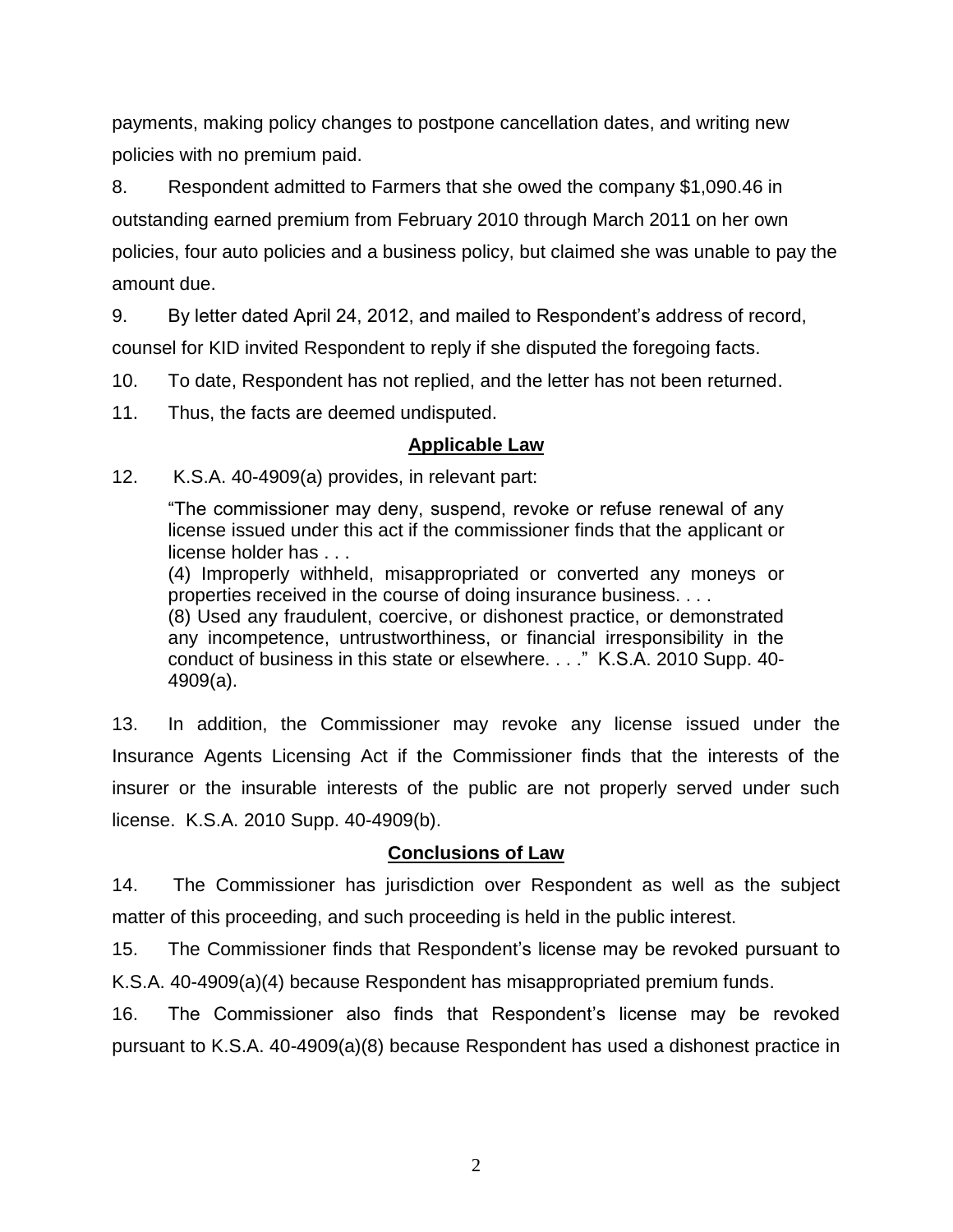the handling of her own insurance business and demonstrated financial irresponsibility in the conduct of her insurance business.

17. Based on the foregoing findings, the Commissioner concludes that sufficient grounds exist for the revocation of Respondent's insurance agent license pursuant to K.S.A. 2010 Supp. 40-4909(a).

18. Further, the Commissioner finds that Respondent's license should be revoked pursuant to K.S.A. 40-4909(b) because it is not serving the interests of the insurer or the insurable interests of the public.

19. Based on the facts and circumstances set forth herein, it appears that the use of summary proceedings in this matter is appropriate, in accordance with the provisions set forth in K.S.A. 77-537(a), in that the use of summary proceedings does not violate any provision of the law, the protection of the public interest does not require the KID to give notice and opportunity to participate to persons other than Respondents, and after investigation, KID believes in good faith that the allegations will be supported to the applicable standard of proof.

#### **Policy to be Served**

Before issuing an insurance agent license, the Commissioner must determine that the applicant is qualified and has not committed any act that would be grounds for denial, suspension, or revocation. K.S.A. 40-4905(b). Further, the Commissioner may revoke any license issued under the Insurance Agents Licensing Act if the Commissioner finds that the interests of the insurer or the insurable interests of the public are not properly served under the license. The following action is appropriate to promote the security and integrity of the insurance business and protect insurance consumers by licensing, or continuing to license, persons or entities to sell, solicit, or negotiate insurance in the State of Kansas only if their conduct indicates they are both qualified and trustworthy.

**THE COMMISSIONER OF INSURANCE THEREFORE ORDERS** that the Kansas resident insurance agent's license of **MARIA GONZALEZ** is hereby **REVOKED,**  and **MARIA GONZALEZ** shall **CEASE and DESIST** from the sale, solicitation, or negotiation of insurance, receiving compensation deriving from the sale, solicitation, or negotiation of insurance conducted on and after the effective date of this order, or

3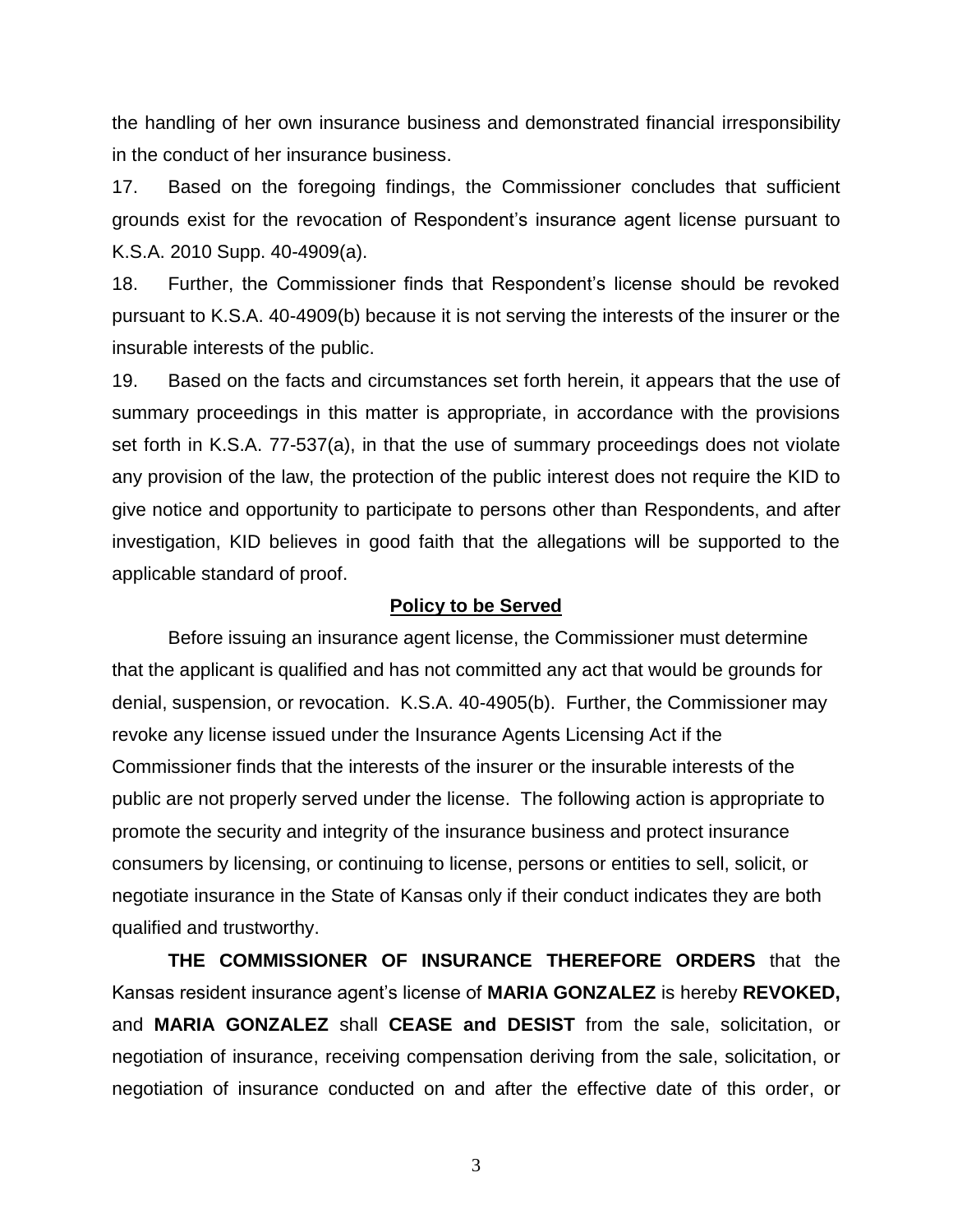performing any act toward the solicitation of or transaction of any business of insurance from and after the effective date of this order.

**It is further ordered**, pursuant to KSA 77-415(b)(2)(A), that this order is designated by KID as precedent.

**IT IS SO ORDERED THIS \_\_18th\_\_ DAY OF MAY 2012, IN THE CITY OF TOPEKA, COUNTY OF SHAWNEE, STATE OF KANSAS.**



\_/s/ Sandy Praeger\_\_\_\_\_\_\_\_\_\_\_\_\_\_\_\_ Sandy Praeger Commissioner of Insurance

BY:

\_/s/ Zachary J.C. Anshutz\_\_\_\_\_\_\_\_\_\_\_ Zachary J.C. Anshutz General Counsel

### **NOTICE OF RIGHTS TO HEARING AND REVIEW**

**Within fifteen (15) days of the date of service of this Summary Order, Respondent** may submit a written request for a hearing pursuant to K.S.A. 77-537 and K.S.A. 77-542. Any request for a hearing should be addressed to the following:

Zachary J.C. Anshutz, General Counsel Kansas Insurance Department 420 S.W.  $9<sup>th</sup>$  Street Topeka, Kansas 66612

If a hearing is requested, the Kansas Insurance Department will serve notice of the time and place of the hearing and information on procedures, right of representation, and other rights of parties relating to the conduct of the hearing.

**If a hearing is not requested in the time and manner stated above, this Summary Order shall become effective as a Final Order upon the expiration of time for requesting a hearing.** In the event Respondent files a Petition for Judicial Review, pursuant to K.S.A. 77-613(e), the agency officer to be served on behalf of the Kansas Insurance Department is

Zachary J.C. Anshutz, General Counsel Kansas Insurance Department 420 S.W.  $9<sup>th</sup>$  Street Topeka, Kansas 66612